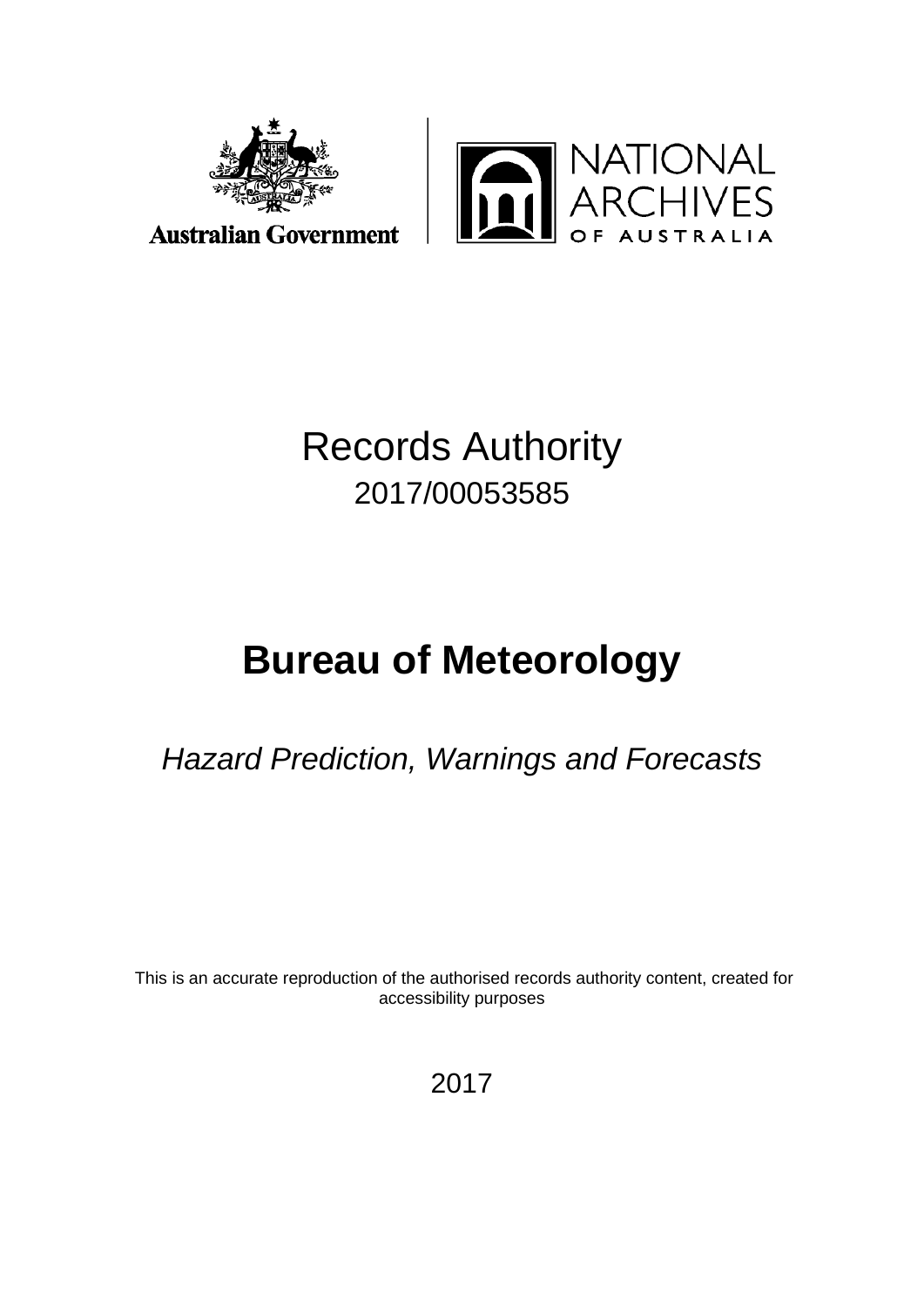

© Commonwealth of Australia (National Archives of Australia) 2017

#### **Copyright**

This product, excluding the National Archives of Australia logo, Commonwealth Coat of Arms or registered trademark, has been licensed under a Creative Commons Attribution-Non-Commercial (CC-BY-NC) Version 4.0 International Licence. You may share, copy, redistribute, remix, transform and build upon this work for non-commercial purposes only. However, you must attribute the National Archives of Australia as the copyright holder of the original work, include the attribution as set out below and indicate if changes were made. The full terms and conditions of this licence are available at **[www.creativecommons.org](http://www.creativecommons.org/)**.

#### **Attribution**

This records authority is licenced by the Commonwealth of Australia (National Archives of Australia) under a Creative Commons Attribution-Non-Commercial (CC-BY-NC) Version 4.0 International Licence. The original version can be found **[on our website](http://www.naa.gov.au/)**.

#### **Accessibility**

This is an accurate reproduction of the authorised records authority content, created for accessibility purposes.

#### **Contact Us**

Enquiries relating to copyright or accessibility should be emailed to **[recordkeeping@naa.gov.au](mailto:recordkeeping@naa.gov.au)**.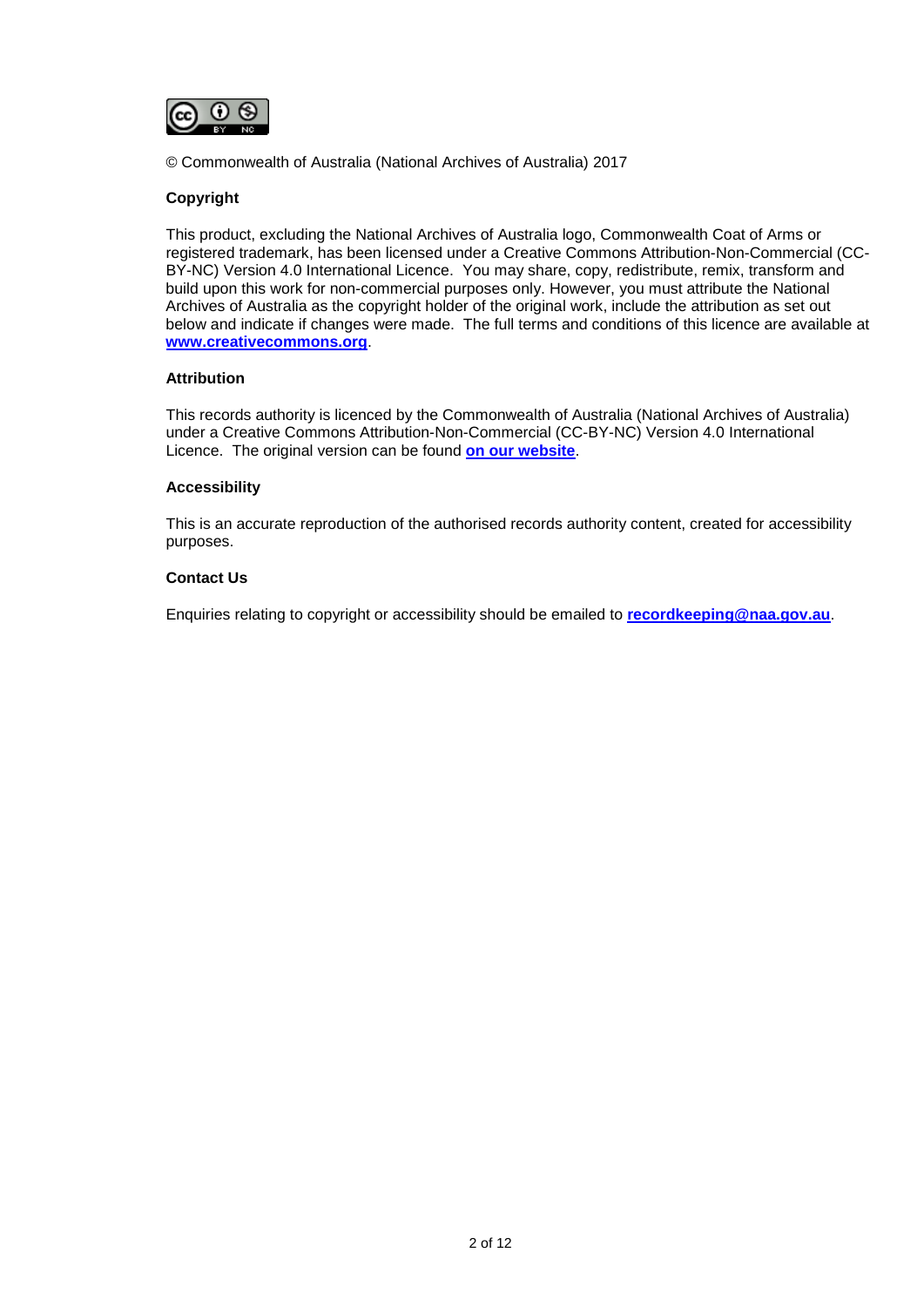### **CONTENTS**

|                                           | 5 |
|-------------------------------------------|---|
|                                           |   |
| HAZARD PREDICTION, WARNINGS AND FORECASTS |   |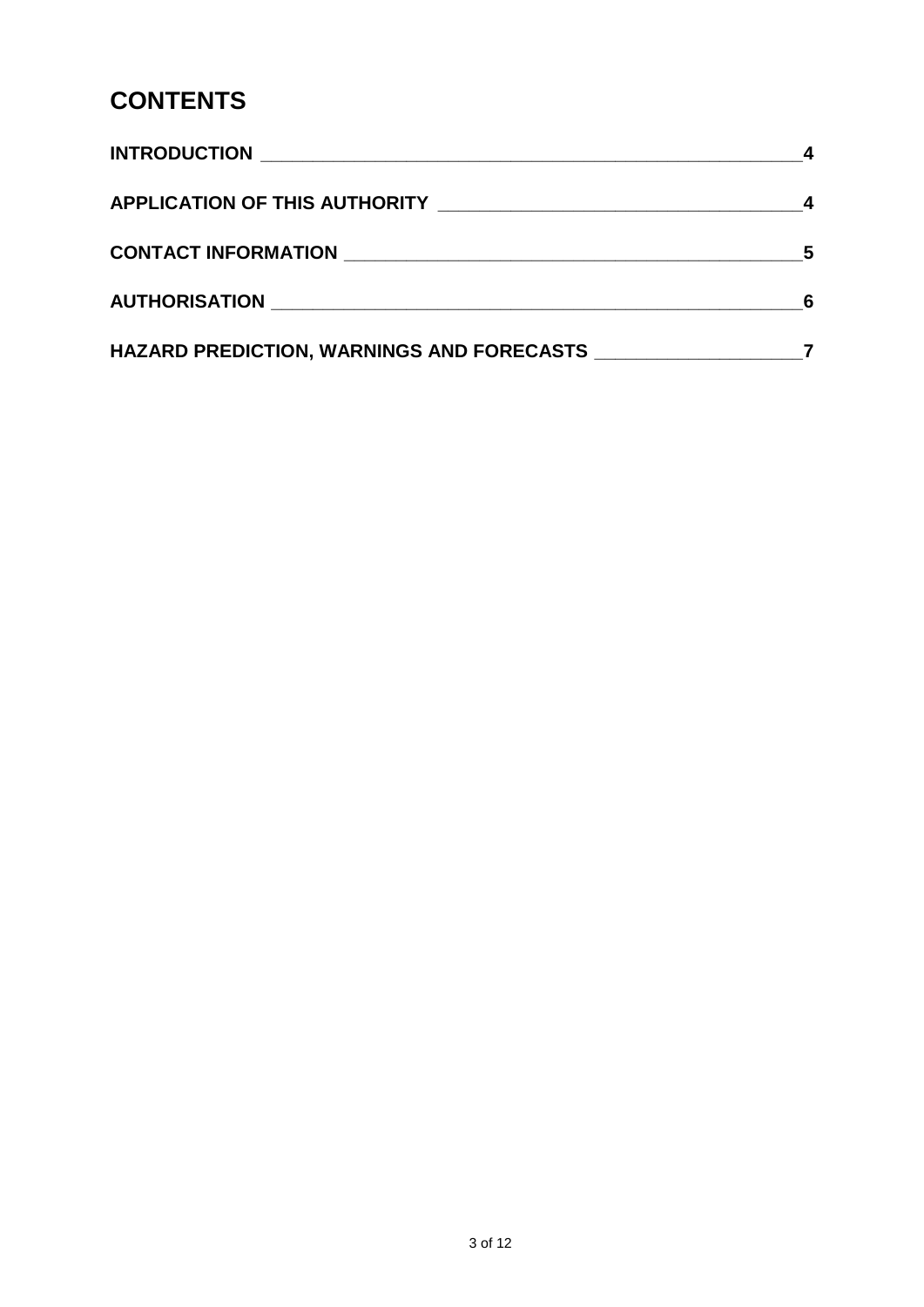#### <span id="page-3-0"></span>**INTRODUCTION**

The Bureau of Meteorology and the National Archives of Australia have developed this records authority to set out the requirements for keeping or destroying records for the core business area of Hazard Prediction, Warnings and Forecasts. It represents a significant commitment on behalf of the Bureau of Meteorology to understand, create and manage the records of its activities.

This authority is based on the identification and analysis of the business of the Bureau of Meteorology. It takes into account the agency's legal and organisational information management requirements, and the interests of stakeholders, the agency and the National Archives.

The authority sets out those records that need to be retained as national archives and specifies the minimum length of time that temporary records need to be kept. This authority gives the Bureau of Meteorology permission under the *Archives Act 1983*, for the destruction of the temporary records described after the minimum retention period has expired. Retention periods for these temporary records are based on: an assessment of business needs; broader organisational accountability requirements; and community expectations, and are approved by the National Archives on the basis of information provided by the agency.

As changes in circumstances may affect future information management requirements, the periodic review of this authority is recommended. All amendments must be approved by the National Archives.

### <span id="page-3-1"></span>**APPLICATION OF THIS AUTHORITY**

- 1. This authority replaces records authority classes 7, 8 and 10 in the previously issued records authority RDA 980 (1993). The classes have been superseded and cannot be used to sentence records after the date of issue of this authority.
- 2. The record authority is to be used to determine how long records must be kept. Records are matched to the relevant core business and records class in the records authority:
	- where the minimum retention period has expired and the records are not needed for agency business they should be destroyed as authorised in this Authority;
	- records that have not reached the minimum retention period must be kept until they do; and
	- records that are identified as 'retain as national archives' are to be transferred to the National Archives of Australia for preservation.
- 3. This authority contains many examples of specialist centre locations, products and tools developed and used by the bureau. The names of these locations, products and tools have not changed over time, but it should be noted that these examples are not exhaustive and other similar items relevant to Hazard Prediction, Warnings and Forecasts may be sentenced with this authority.
- 4. This authority should be used in conjunction with general records authorities such as:
	- the Administrative Functions Disposal Authority (AFDA) and/or AFDA Express issued by the National Archives to cover business processes and records common to Australian Government agencies; and
	- General Records Authority (31) Destruction of source or original records after digitisation, conversion or migration (2015).
- 5. The normal administrative practice (NAP) provision of the *Archives Act 1983* gives agencies permission to destroy certain records without formal authorisation. This usually occurs where records are duplicated, facilitative or for short-term use only. NAP does not replace arrangements agreed to in this authority but can be used as a tool to assist in identifying records for destruction together with an agency's records authority or authorities, and with AFDA and AFDA Express. The National Archives recommends that agencies develop and implement a NAP policy. Advice and guidance on destroying records as a normal administrative practice and on how to develop an agency NAP policy is available from the National Archives' website at [www.naa.gov.au](http://www.naa.gov.au/)
- 6. Records that are reasonably likely to be needed as evidence in a current or future judicial proceeding or are subject to a request for access under the *Archives Act 1983*, the *Freedom of Information Act 1982* or any other relevant act must not be destroyed until the action has been completed.
- 7. Records subject to a disposal freeze must not be destroyed until the freeze has been lifted. Further information about disposal freezes and whether they affect the application of this authority is available from the National Archives website at [www.naa.gov.au](http://www.naa.gov.au/)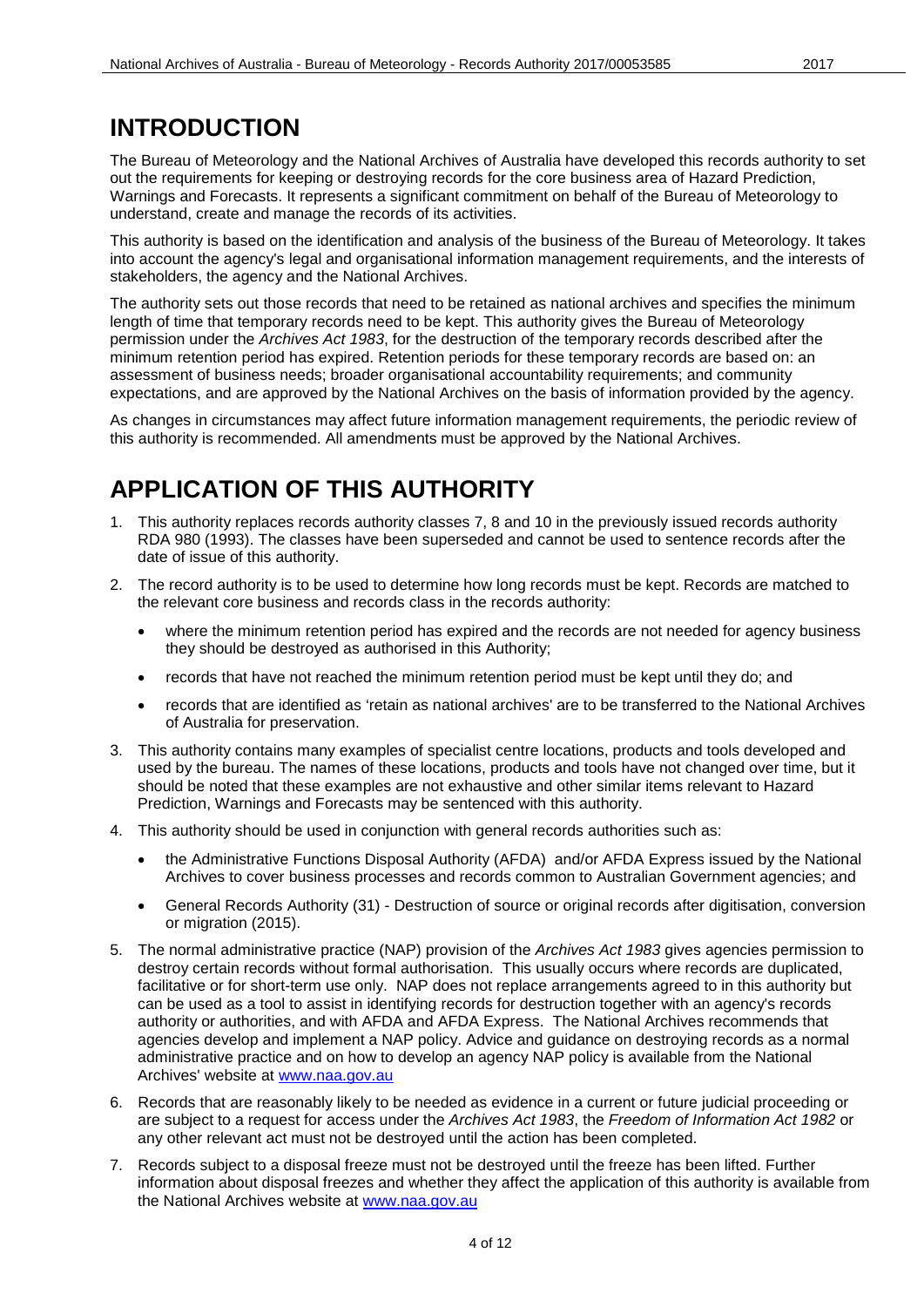- 
- 8. Where the method of recording information changes (for example from a manual system to an electronic system, or when information is migrated from one system to a new system) this authority can still be applied, providing the records document the same core business. The information must be accessible for the period of time prescribed in this authority. The Bureau of Meteorology will need to maintain continuing access to the information, including digital information, for the periods prescribed in this records authority or until the information is transferred into the custody of the National Archives.
- 9. In general, retention requirements indicate a minimum period for retention. The Bureau of Meteorology may extend minimum retention periods if it considers that there is an administrative need to do so, without further reference to the National Archives. Where the Bureau of Meteorology believes that its accountability will be substantially compromised because a retention period or periods are not adequate, it should contact the National Archives for review of the retention period.
- 10. Records coming within 'retain as national archives' classes in this authority have been determined to be part of the archival resources of the Commonwealth under section 3C of the *Archives Act 1983*. The determination of Commonwealth records as archival resources of the Commonwealth obliges agencies to transfer the records to the National Archives when they cease to be current and, in any event, within 15 years of the records coming into existence, under section 27 of the *Archives Act 1983*.
- 11. Records in the care of agencies should be appropriately stored, managed and preserved. Agencies need to meet this obligation to ensure that the records remain authentic and accessible over time. Under Section 31 of the *Archives Act 1983*, access arrangements are required for records that become available for public access including those records that remain in agency custody.
- 12. Appropriate arrangements should be made with the National Archives when records are to be transferred into custody. The National Archives accepts for transfer only those records designated as national archives. Records created digitally after 1 January 2016 can be transferred in digital formats only.
- 13. Advice on how to use this authority is available from the Bureau of Meteorology Information Manager. If there are problems with the application of the authority that cannot be resolved, please contact the National Archives.

#### <span id="page-4-0"></span>**CONTACT INFORMATION**

For assistance with this authority or for advice on other information management matters, please contact National Archives' [Agency Service Centre.](http://reftracker.naa.gov.au/reft000.aspx?pmi=jpGkKEm4vT)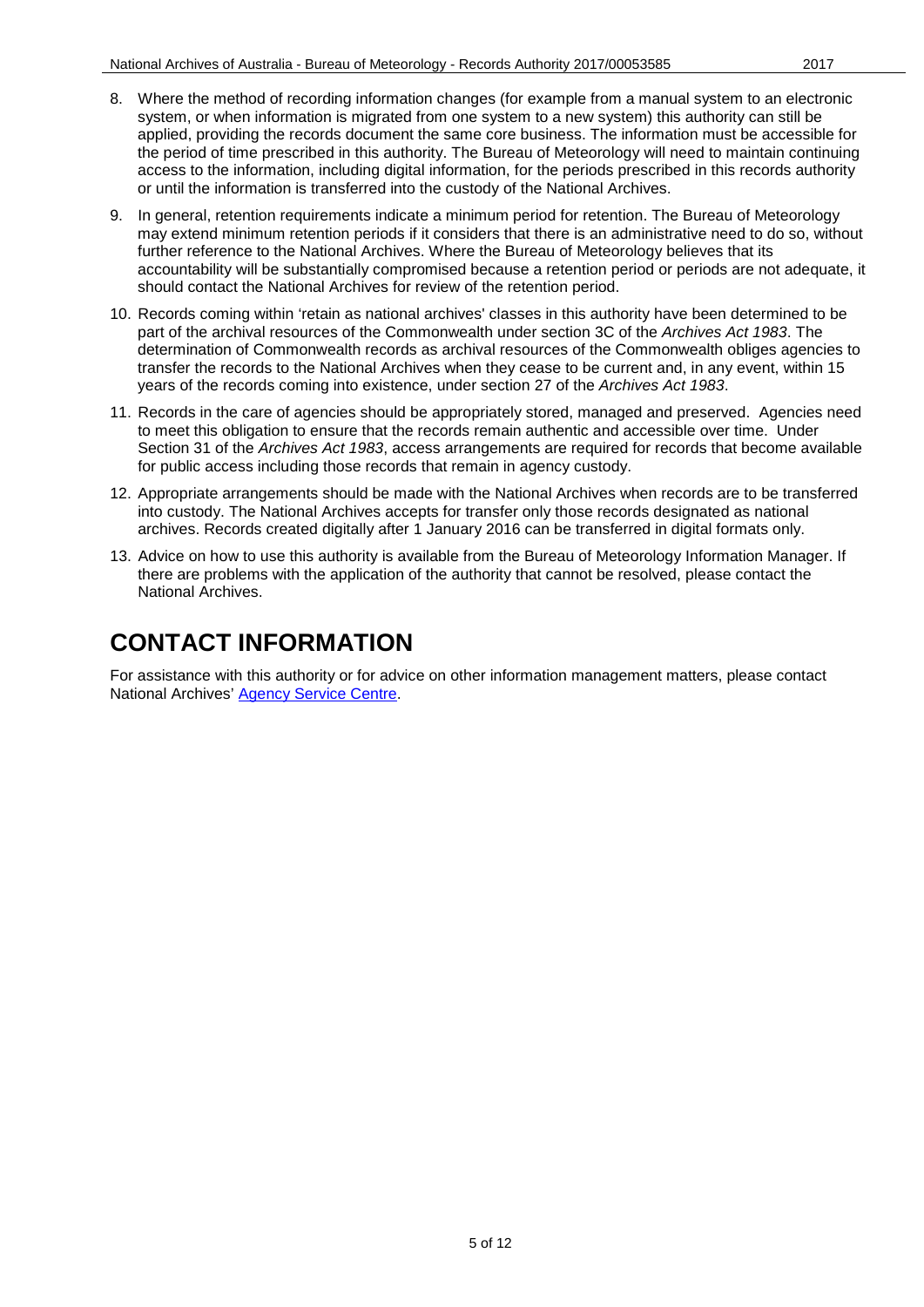#### <span id="page-5-0"></span>**AUTHORISATION**

#### **RECORDS AUTHORITY 2017/00053585**

| Person to whom notice of<br>authorisation is given: | Dr Andrew Johnson FTSE FAICD<br>Chief Executive Officer and Director of Meteorology<br>Bureau of Meteorology<br>700 Collins Street |
|-----------------------------------------------------|------------------------------------------------------------------------------------------------------------------------------------|
|                                                     | Melbourne Vic 3001                                                                                                                 |

| <b>Purpose:</b>     | Authorises arrangements for the disposal of records in accordance with<br>Section 24(2)(b) of the Archives Act 1983                                                                             |
|---------------------|-------------------------------------------------------------------------------------------------------------------------------------------------------------------------------------------------|
|                     | Determines records classed as 'Retain as national archives' in this<br>records authority to be part of the archival resources of the<br>Commonwealth under section 3C of the Archives Act 1983. |
|                     |                                                                                                                                                                                                 |
| <b>Application:</b> | All core business records relating to Hazard Prediction, Warnings and<br>Forecasts.                                                                                                             |
|                     |                                                                                                                                                                                                 |

This authority gives permission for the destruction, retention or transfer to the National Archives of Australia of the records described. This authority will apply only with the consent of the agency currently responsible for the business documented in the records described.

Authorising Officer **Contract Contract Contract Contract Contract Contract Contract Contract Contract Contract Contract Contract Contract Contract Contract Contract Contract Contract Contract Contract Contract Contract Con** 

30 June 2017

Christine Johnston Acting Assistant Director-General National Archives of Australia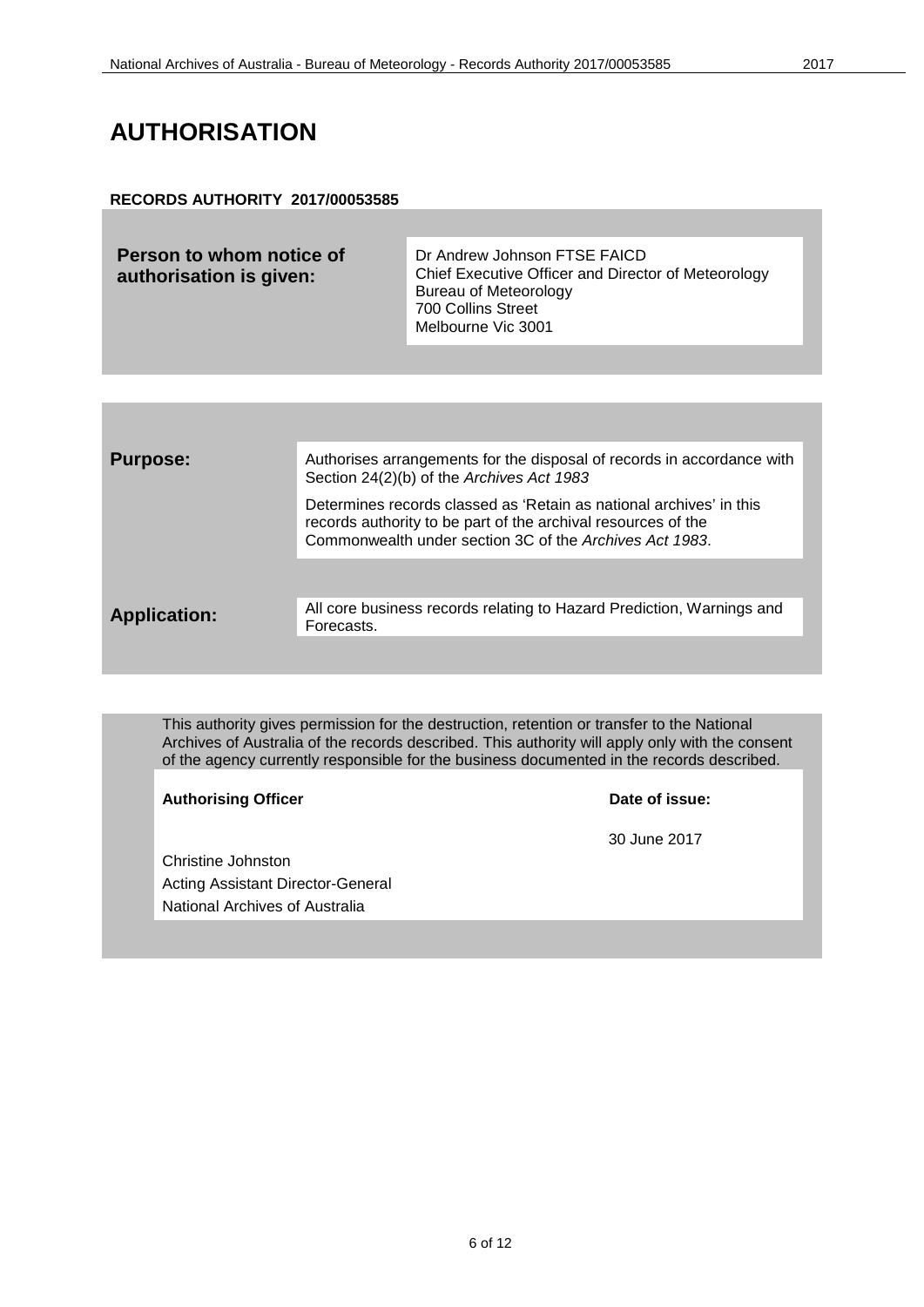<span id="page-6-0"></span>The core business of providing forecast, warning and hazard prediction services related to weather, oceans, tides, flood and short-term streamflow, environmental hazards, and space weather.

The core activities include:

- analysis of meteorological, hydrological and other environmental conditions, including through synoptic analysis, numerical weather and ocean prediction and other modelling activities;
- development and issuing of forecasts, warnings, hazard predictions and other information products;
- liaison with national, state and local agencies on disaster mitigation planning, preparation, response and recovery;
- provision of specialised services and information products on a cost-recovery and commercial basis to stakeholders and users such as the aviation and maritime industries and the Australian Defence Force;
- post-event and post-season analysis, case studies and reporting;
- development of internal standards, policies and directives supporting core activities;
- performance verification statistics and indicators relating to the core business, including '*Headlines*' publications;
- coordination, oversight and collaboration on project work related to the improvement of operational numerical modelling in the Bureau;
- providing and receiving advice, including providing briefings to the Government and Bureau Executive; and
- responding to requests for information or evidence from external inquiries such as Royal Commissions, air transport safety investigations and coronial inquiries.

The performance of the core business is also supported by general activities including:

- operation of regional, national and international forecasting centres, including local procedures and rostering of forecasters;
- stakeholder engagement, including managing consultative committees;
- participating in internal and external conferences, symposia and workshops;
- programme planning and reporting;
- risk management;
- compliance activities;
- reviewing and evaluating services, systems, processes and techniques; and
- quality management accreditation.

*Cross references to AFDA Express Records Authority*

*For routine public comment and feedback on core business see COMMUNITY RELATIONS.*

*Cross references to other records authorities*

*For Ionospheric / Space Weather Prediction use SPACE WEATHER PREDICTION in RA 2007/00307997.*

| Class no | <b>Description of records</b>                                                                                                                                                                                                                                                                                                                                                                  | <b>Disposal action</b>         |
|----------|------------------------------------------------------------------------------------------------------------------------------------------------------------------------------------------------------------------------------------------------------------------------------------------------------------------------------------------------------------------------------------------------|--------------------------------|
| 62285    | Significant records documenting:<br>the state of the atmosphere and oceans including:<br>synoptic analyses of the atmosphere at Mean Sea Level<br>$\bullet$<br>Pressure (MSLP) and upper levels at 850hPa, 700hPa,<br>500hPa and 200hPa covering the Australian region, the<br>southern hemisphere and the Darwin Specialized Regional<br>Meteorological Centre (RSMC) area of responsibility; | Retain as national<br>archives |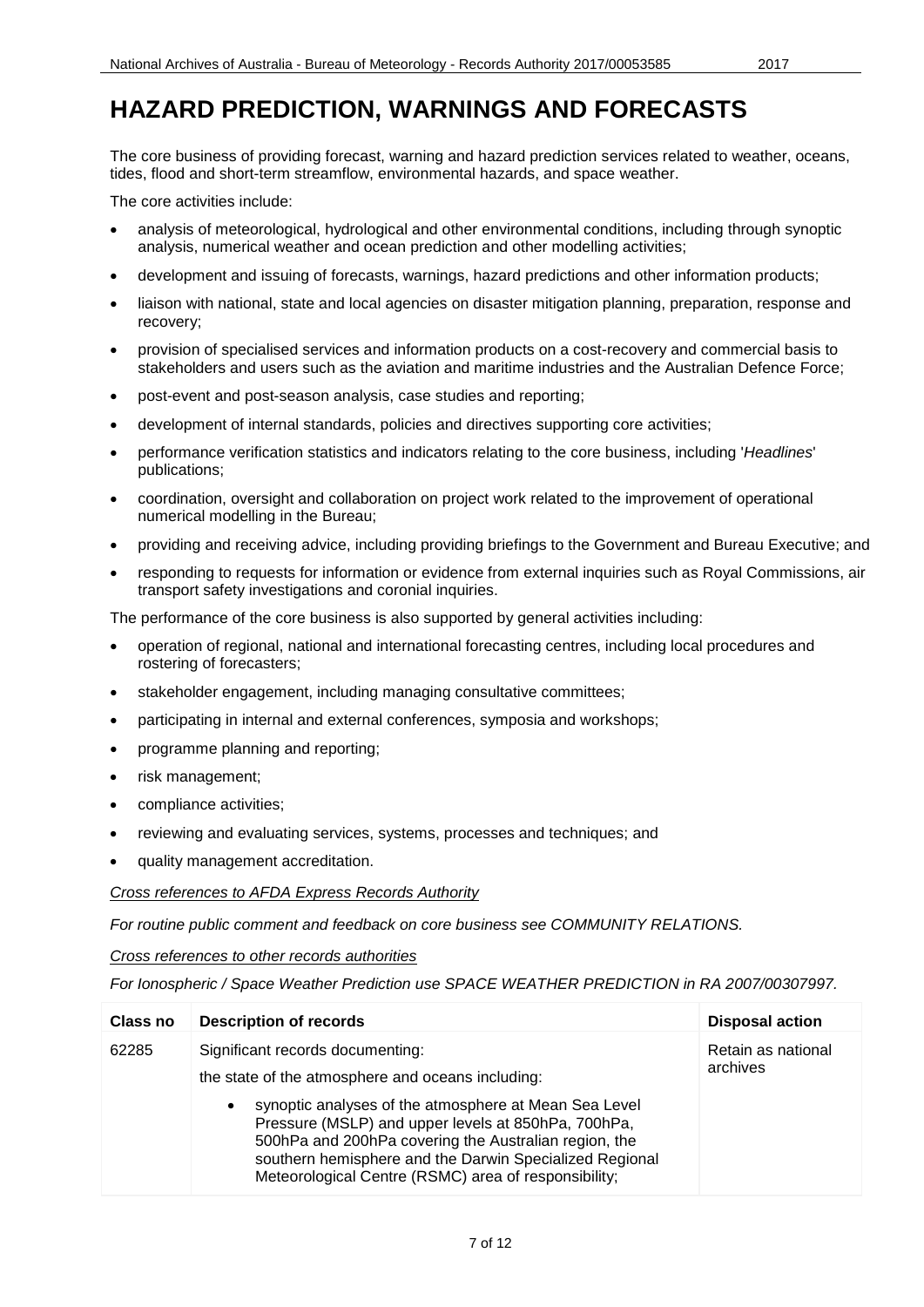| Class no | <b>Description of records</b>                                                                                                                                                                                                                                                                                                                                                 | <b>Disposal action</b> |
|----------|-------------------------------------------------------------------------------------------------------------------------------------------------------------------------------------------------------------------------------------------------------------------------------------------------------------------------------------------------------------------------------|------------------------|
|          | post analysed tropical cyclone best track data;<br>$\bullet$                                                                                                                                                                                                                                                                                                                  |                        |
|          | monthly and weekly sea surface temperature analyses and<br>$\bullet$<br>anomalies produced in Head Office covering the southern<br>hemisphere and the Darwin RSMC areas of responsibility;                                                                                                                                                                                    |                        |
|          | global sea surface temperatures and anomaly analyses<br>$\bullet$<br>produced from the ocean models in Head Office; and                                                                                                                                                                                                                                                       |                        |
|          | regional MSLP synoptic analysis charts produced by regional<br>$\bullet$<br>offices prior to 1957 (until 31 December 1963 for South<br>Australia).                                                                                                                                                                                                                            |                        |
|          | operations of the Joint Australian Tsunami Warning Centre including:                                                                                                                                                                                                                                                                                                          |                        |
|          | all earthquake messages received from Geoscience Australia<br>$\bullet$<br>and other relevant records of tsunamigenic events;                                                                                                                                                                                                                                                 |                        |
|          | all tsunami warnings and watches, both threat and non-threat,<br>$\bullet$<br>issued for the Australian coastline; and                                                                                                                                                                                                                                                        |                        |
|          | all advisory information sent to international organisations and<br>$\bullet$<br>National Tsunami Warning Centres (NTWCs) responsible for<br>formulating their own tsunami warnings.                                                                                                                                                                                          |                        |
|          | critical events including:                                                                                                                                                                                                                                                                                                                                                    |                        |
|          | briefings, presentations, media talking points, forecasts,<br>$\bullet$<br>warnings (including tsunami warnings) and other advice<br>provided to government, emergency management, industry,<br>other stakeholders and the general public in relation to critical<br>weather, flood and environmental hazard events including<br>dispersion forecasts for a nuclear accident; |                        |
|          | community comment and response to critical weather events<br>٠<br>including via social media;                                                                                                                                                                                                                                                                                 |                        |
|          | regional synoptic analyses relating to critical weather, flood and<br>$\bullet$<br>environmental hazard events;                                                                                                                                                                                                                                                               |                        |
|          | final versions of Bureau generated post-event reports and<br>٠<br>case-studies; and                                                                                                                                                                                                                                                                                           |                        |
|          | evidence, submissions and formal responses submitted to<br>٠<br>major external inquiries, investigations and reviews examining<br>matters related to the core business, including Commissions of<br>Inquiry, major coronial inquiries, Australian Competition and<br>Consumer Commission investigations, and Munro Review.                                                    |                        |
|          | the provision of hazard prediction, warnings and forecasts (HWF)<br>services including:                                                                                                                                                                                                                                                                                       |                        |
|          | advice to and from the agency, which sets precedents, is<br>$\bullet$<br>contentious or controversial, or of high interest to government,<br>Parliament, stakeholders or the public;                                                                                                                                                                                          |                        |
|          | final versions of presentations made by the Minister, agency<br>$\bullet$<br>head and senior officers;                                                                                                                                                                                                                                                                        |                        |
|          | final versions of agency-wide strategic and operational plans;<br>$\bullet$                                                                                                                                                                                                                                                                                                   |                        |
|          | final versions of unpublished proceedings and conference<br>٠<br>papers of major internal and external conferences hosted or<br>organised by the Bureau;                                                                                                                                                                                                                      |                        |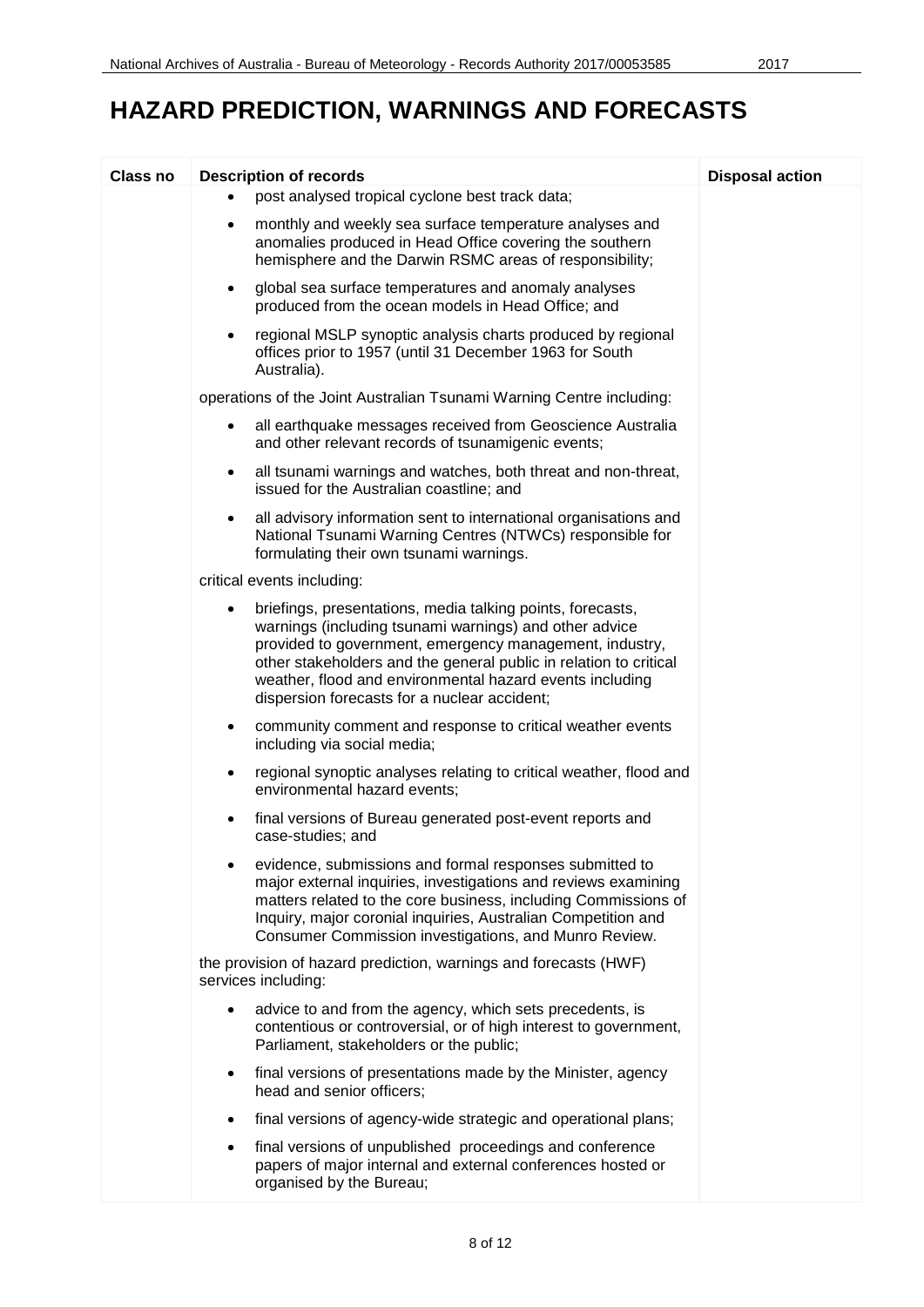| <b>Class no</b> | <b>Description of records</b>                                                                                                                                                                                                                                                                                                                                                         | <b>Disposal action</b>           |
|-----------------|---------------------------------------------------------------------------------------------------------------------------------------------------------------------------------------------------------------------------------------------------------------------------------------------------------------------------------------------------------------------------------------|----------------------------------|
|                 | agendas, minutes, reports, discussion papers and other<br>records documenting the Bureau's participation in external,<br>high level committees, where the Bureau provides the<br>secretariat, is the Commonwealth's main representative, or<br>plays a significant role;                                                                                                              |                                  |
|                 | the establishment and maintenance of major agreements,<br>$\bullet$<br>including memoranda of understanding, which are of regional,<br>national or international significance;                                                                                                                                                                                                        |                                  |
|                 | major changes to the provision of HWF services over time.<br>$\bullet$<br>Includes establishment of new services includes tsunami<br>warnings, new flood warning services, new tidal services, and<br>significant modification to existing services etc.;                                                                                                                             |                                  |
|                 | the provision of forecast, warning and hazard prediction<br>$\bullet$<br>services for special events of national and international<br>significance. Includes services provided to support Olympic<br>Games, major royal visits, major defence exercises and<br>operations, and major international search and rescue<br>missions;                                                     |                                  |
|                 | the provision of meteorological advice and services relating to<br>$\bullet$<br>atomic testing;                                                                                                                                                                                                                                                                                       |                                  |
|                 | final versions of evaluations and investigations into forecasting<br>$\bullet$<br>techniques, methodologies, and the application of new<br>technologies and systems conducted in support of the core<br>business; and                                                                                                                                                                 |                                  |
|                 | final versions of annual and seasonal reports supporting the<br>$\bullet$<br>core business including annual severe weather reports, annual<br>fire weather reports.                                                                                                                                                                                                                   |                                  |
| 62286           | Records documenting:                                                                                                                                                                                                                                                                                                                                                                  | Destroy 30 years                 |
|                 | published Headline verification statistics which measure the<br>٠<br>Bureau's performance, including time-line trends of accuracy of<br>temperature, rainfall, tsunamis, storms, storm tracks and floods.<br>Also other verification performance indicators of the models,<br>ensembles and official forecasts used for research and<br>development;                                  | after action<br>completed        |
|                 | official weather, ocean, tidal, flood, volcanic ash and other<br>$\bullet$<br>environmental forecasts, warnings, watches and advisories in text<br>format, including warnings and watches in graphical formats which<br>have been published by the Bureau. Includes warnings published<br>in Common Alerting Protocol (CAP), and Terminal Area Forecasts<br>for aviation and defence; |                                  |
|                 | harmonic analyses of sea level height and other associated files<br>$\bullet$<br>that support tidal prediction activities and services;                                                                                                                                                                                                                                               |                                  |
|                 | master versions of directives, handbooks and manuals used in the<br>$\bullet$<br>delivery of HWF services. Includes manuals used in the prediction<br>of floods and tides; and                                                                                                                                                                                                        |                                  |
|                 | regional climatologies developed to support regional forecasters.                                                                                                                                                                                                                                                                                                                     |                                  |
| 62287           | Records documenting:                                                                                                                                                                                                                                                                                                                                                                  | Destroy 15 years<br>after action |
|                 | final versions of terms of reference, agendas, minutes, reports and                                                                                                                                                                                                                                                                                                                   |                                  |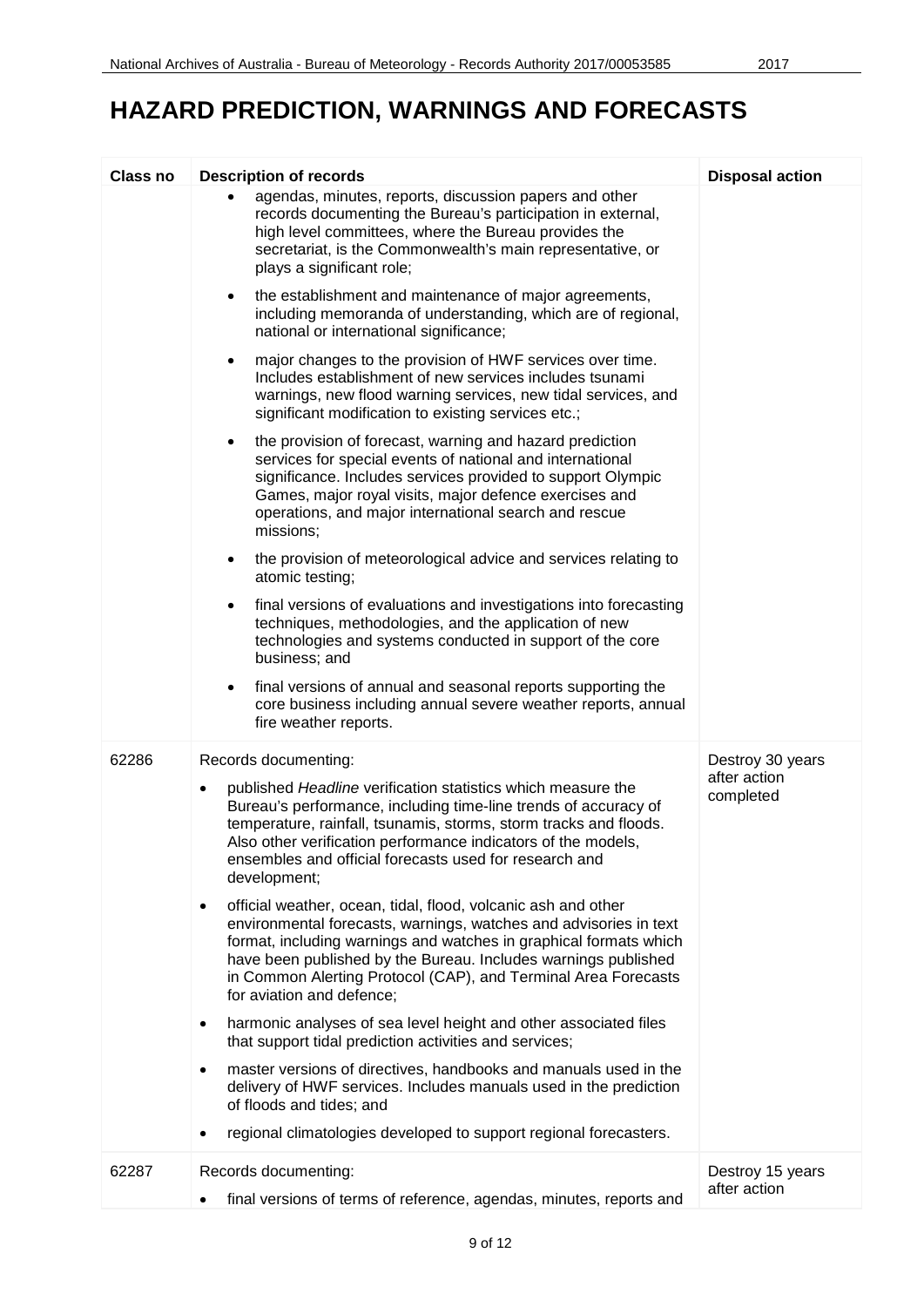| Class no | <b>Description of records</b>                                                                                                                                                                                                                                                                                                                                                        | <b>Disposal action</b>                                |
|----------|--------------------------------------------------------------------------------------------------------------------------------------------------------------------------------------------------------------------------------------------------------------------------------------------------------------------------------------------------------------------------------------|-------------------------------------------------------|
|          | key supporting material documenting stakeholder and industry<br>consultative committees established by the Bureau;                                                                                                                                                                                                                                                                   | completed                                             |
|          | operations bulletins and service circulars issued to internal and<br>$\bullet$<br>external users;                                                                                                                                                                                                                                                                                    |                                                       |
|          | formal standards accreditation processes, for example ISO9001<br>$\bullet$<br>certification;                                                                                                                                                                                                                                                                                         |                                                       |
|          | final versions of documentation and code for operational weather,<br>$\bullet$<br>flood, tidal and ocean forecasting as well as the prediction models<br>used by the Bureau;                                                                                                                                                                                                         |                                                       |
|          | technical memos, notes and reports which support the weather,<br>٠<br>flood and tidal forecast process. Includes regional forecast<br>guidance notes which capture forecaster local knowledge;                                                                                                                                                                                       |                                                       |
|          | Aviation Safety Incident Reports (ASIRs) prepared for civil aviation<br>$\bullet$<br>and transport safety authorities. Includes all relevant key<br>supporting material;                                                                                                                                                                                                             |                                                       |
|          | Aviation Meteorological Incident Reports (AMIRs) triggered when<br>$\bullet$<br>there has been a perceived deficiency in service; and                                                                                                                                                                                                                                                |                                                       |
|          | the Observations Data Base (ODB). Real time observations which<br>$\bullet$<br>are packaged for easy access by the Numerical Weather Prediction<br>(NWP) systems.                                                                                                                                                                                                                    |                                                       |
| 62288    | Operational numerical model output not covered by RNA class 62285<br>or class 62292 (analyses), including:                                                                                                                                                                                                                                                                           | Destroy 7 years after<br>generation                   |
|          | full resolution Numerical Weather Prediction (NWP) output covering<br>$\bullet$<br>the Australian region at all native model levels and all parameters<br>including the analysis step and all prediction time steps;                                                                                                                                                                 |                                                       |
|          | complete Ocean Modelling, Analysis, and Prediction System<br>$\bullet$<br>(OceanMAPS) predictions including all model level and time steps;                                                                                                                                                                                                                                          |                                                       |
|          | all model forecasts and scenarios of tsunamis generated by<br>$\bullet$<br>undersea earthquakes including the Method Of Splitting Tsunami<br>forecast model (MOST) scenarios data sets used in the preparation<br>of tsunami warnings and watches; and                                                                                                                               |                                                       |
|          | flood forecasting model development which includes models,<br>٠<br>calibration events, model reports and URBS models height<br>relationships.                                                                                                                                                                                                                                        |                                                       |
| 62289    | Records documenting:                                                                                                                                                                                                                                                                                                                                                                 | Destroy 7 years after                                 |
|          | final versions of routine data and other information sharing<br>$\bullet$<br>agreements with government agencies in support of forecast and<br>warning services. Includes data sharing agreements which support<br>the Bureau's National Tidal Unit and flood warning services;                                                                                                      | agreement<br>superseded, or after<br>action completed |
|          | final version of MOUs and service level agreements not covered in<br>٠<br>Class 62285. Includes agreements with external stakeholders such<br>as state and local government agencies for the provision of<br>weather and flood warning services, agreements for flood warning<br>services for specific catchments, services for fire agencies, state<br>emergency services etc.; and |                                                       |
|          | all commercial weather services agreements (for example with<br>airlines). Includes agreements with the National Tidal Centre and                                                                                                                                                                                                                                                    |                                                       |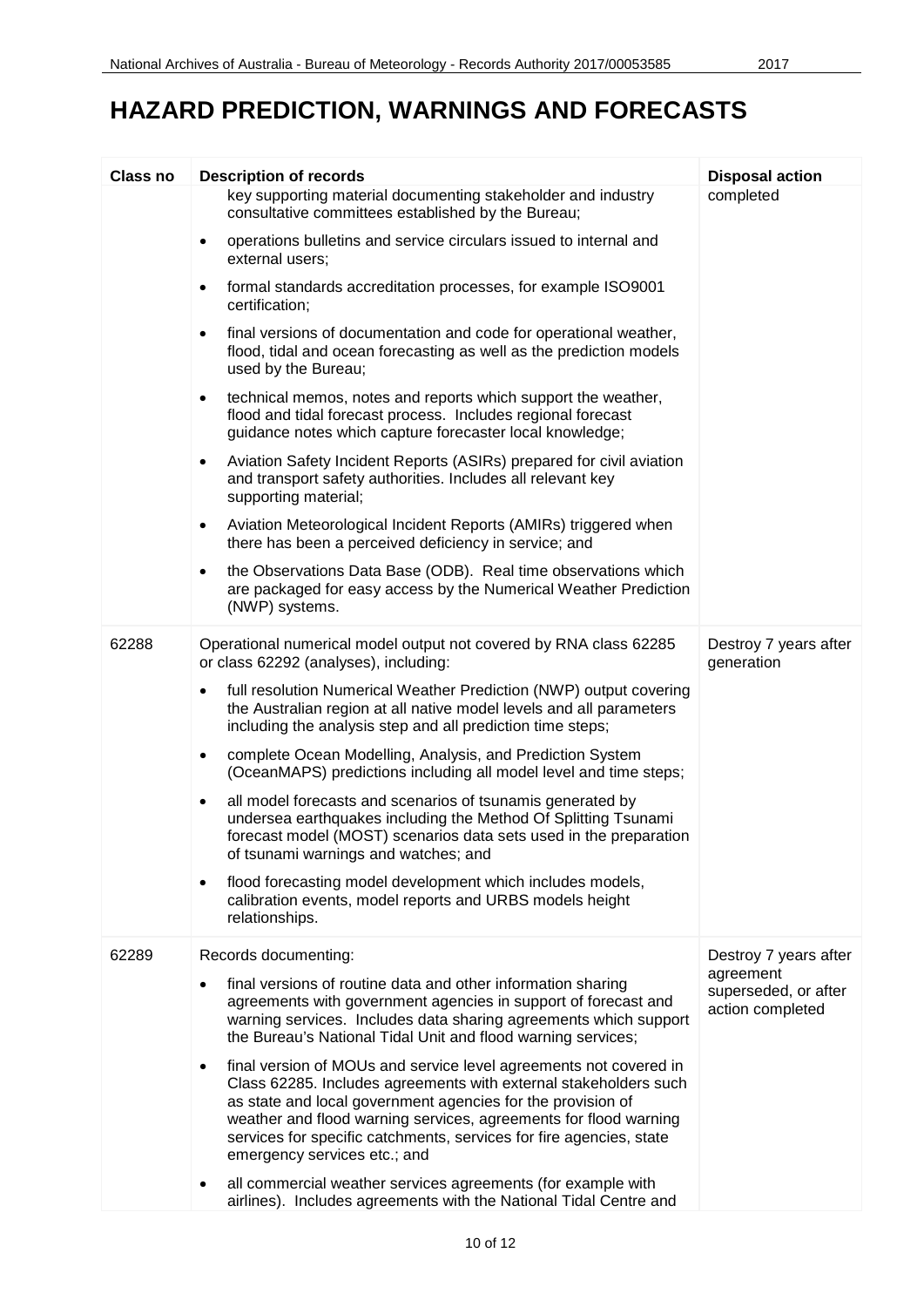| <b>Class no</b> | <b>Description of records</b>                                                                                                                                                                                                                                                                                                                                                                                                                                                                                                                                                                                                                                                                                                                                                                                                                                                                                                                                                                                                                                                                                                                                                                                                                                                                                   | <b>Disposal action</b>                                                                  |
|-----------------|-----------------------------------------------------------------------------------------------------------------------------------------------------------------------------------------------------------------------------------------------------------------------------------------------------------------------------------------------------------------------------------------------------------------------------------------------------------------------------------------------------------------------------------------------------------------------------------------------------------------------------------------------------------------------------------------------------------------------------------------------------------------------------------------------------------------------------------------------------------------------------------------------------------------------------------------------------------------------------------------------------------------------------------------------------------------------------------------------------------------------------------------------------------------------------------------------------------------------------------------------------------------------------------------------------------------|-----------------------------------------------------------------------------------------|
|                 | its predecessors.                                                                                                                                                                                                                                                                                                                                                                                                                                                                                                                                                                                                                                                                                                                                                                                                                                                                                                                                                                                                                                                                                                                                                                                                                                                                                               |                                                                                         |
| 62290           | Routine products generated by the core business including:<br>the Australian Digital Forecast Database (ADFD);<br>$\bullet$<br>radar based rainfields forecasts; and<br>short term streamflow forecasts.                                                                                                                                                                                                                                                                                                                                                                                                                                                                                                                                                                                                                                                                                                                                                                                                                                                                                                                                                                                                                                                                                                        | Destroy 7 years after<br>research, verification<br>and evidentiary<br>needs have ceased |
| 62291           | Numerical Weather and Ocean Prediction output and gridded aviation<br>forecast products including:<br>full resolution operational model output produced in the Bureau;<br>NWP 'start' files; and<br>$\bullet$<br>gridded forecasts for aviation and defence including Grid Point<br>Winds and Temperatures and World Area Forecast System<br>products.                                                                                                                                                                                                                                                                                                                                                                                                                                                                                                                                                                                                                                                                                                                                                                                                                                                                                                                                                          | Destroy 4 years after<br>action completed                                               |
| 62292           | Records of Numerical Analyses grids including:<br>MSLP and upper air analysis grids which cover the Australian<br>$\bullet$<br>region produced in Head Office. These include upper levels<br>projected onto WMO standard levels 1000, 925, 850, 700, 600,<br>500, 400, 300, 250, 200, 150, 100, 70, 50, 30, 20 and 10 hPa from<br>the NWP models; and<br>all ocean analysis created in the Bureau.<br>$\bullet$                                                                                                                                                                                                                                                                                                                                                                                                                                                                                                                                                                                                                                                                                                                                                                                                                                                                                                 | Destroy 2 years after<br>suitable reanalysis<br>dataset has been<br>created             |
| 62294           | Records documenting routine operational administrative tasks<br>supporting the core business and core business activities other than<br>those covered in classes 62285 to 62292 including:<br>specialised manually drawn derived products produced in Head<br>$\bullet$<br>Office and used primarily as guidance in the forecasting process;<br>non-current business continuity plans;<br>$\bullet$<br>definition, development and implementation of operational<br>$\bullet$<br>competency training programs;<br>routine high level briefings to government;<br>$\bullet$<br>routine operational interaction and liaison with the aviation sector<br>$\bullet$<br>and the Department of Defence, including familiarisation flights;<br>routine recordings of teleconferences between the Bureau and<br>$\bullet$<br>Emergency Management agencies and telephone conversations to<br>and from operational centres not required for evidentiary purposes;<br>records documenting routine Bureau interaction with community<br>$\bullet$<br>groups;<br>public feedback and responses and information about the Bureau's<br>performance;<br>routine administration of Bureau chaired high level committees with<br>key stakeholders;<br>supporting records of external committees relating to the HWF<br>function; | Destroy 7 years after<br>action completed                                               |